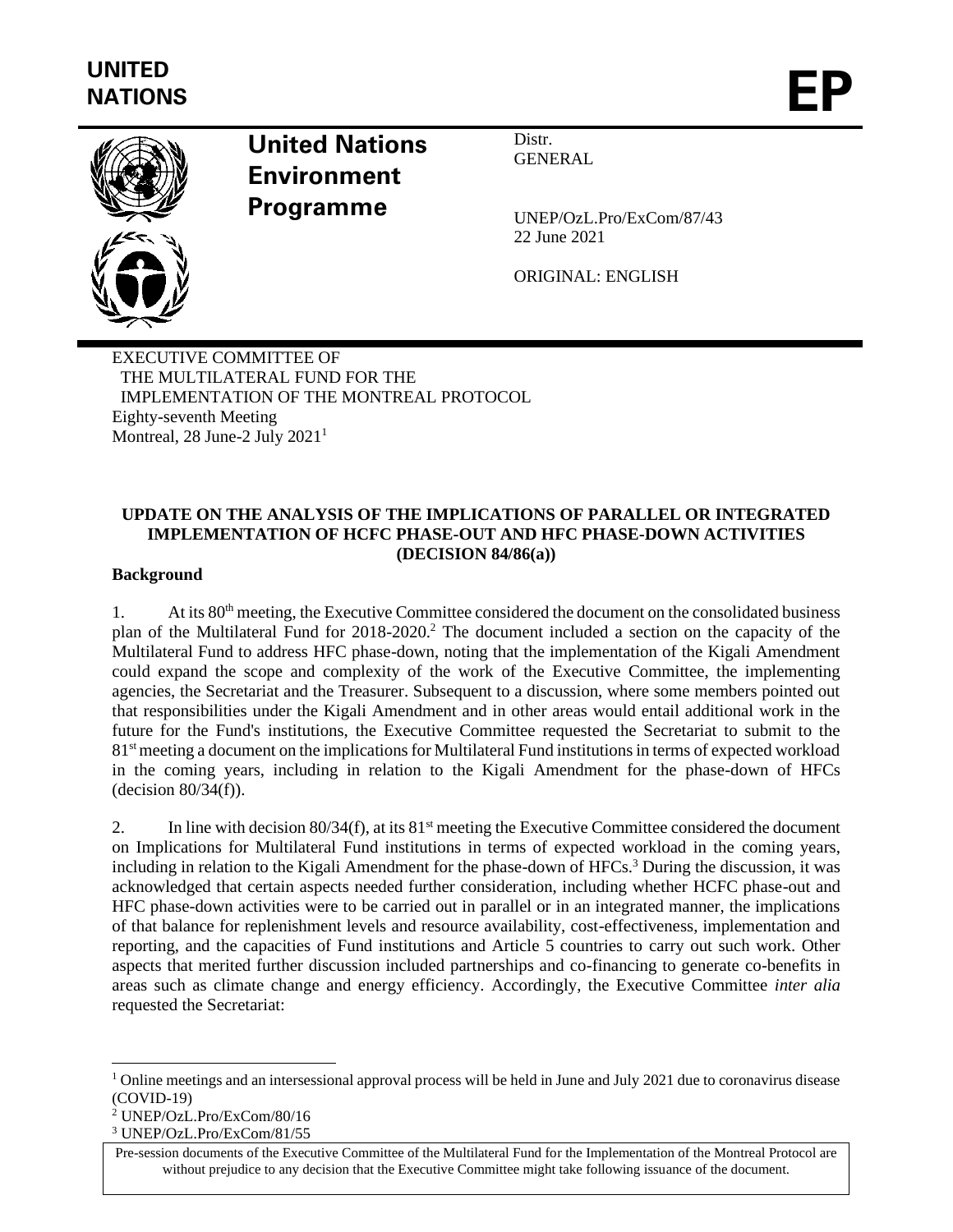- (a) To submit to the 84th meeting an analysis, conducted in consultation with the bilateral and implementing agencies, of the implications of parallel or integrated implementation of HCFC phase-out and HFC phase-down activities, taking into account, *inter alia*, resource availability and cost-effectiveness and the capacity of Fund institutions and Article 5 countries, especially national ozone units (NOUs) and programme management units; and
- (b) To take into account in the analysis relevant partnerships and the engagement of Fund institutions with other institutions, particularly in HFC phase-down activities, supported by the Multilateral Fund, in line with the Kigali Amendment (decision 81/69).

3. In response to decision 81/69, the Secretariat prepared document UNEP/OzL.Pro/ExCom/84/65, which included an analysis of the variables that would have an influence on whether activities could be implemented in an integrated manner or in parallel; and presented an analysis of the extent to which HCFC phase-out and HFC phase-down activities are expected to be implemented in an integrated or parallel manner in the production, consumption manufacturing and refrigeration servicing sectors during the 2020-2030 period.

- 4. In the document the Secretariat also indicated *inter alia* that:
	- (a) It could be expected that the workload would increase in the period 2020-2030 as funding for HFC phase-down would be approved in addition to HCFC phase-out activities. As previously reported to the Executive Committee,<sup>4</sup> HFC phase-down activities, together with ongoing HCFC phase-out activities, were expected to expand the scope and complexity of work under the Multilateral Fund;
	- (b) Bilateral and implementing agencies had already witnessed an increase in the volume of work related to the preparation of project proposals and enabling activities to respond to challenges related to the HFC phase-down, such as, for example, the additional regulatory measures to be established and the increased number of substances and blends for which information needs to be collected and reported by the NOUs, the design of a strategy for HFC phase-down compatible with HCFC phase-out, or the preparatory work in the refrigeration servicing sector to facilitate the safe adoption of low-GWP technologies which could be flammable or toxic; and
	- (c) The workload of Fund institutions would be determined by mandated multi-year activities, the capacity and readiness of Article 5 countries to handle HCFC phase-out and HFC phase-down activities concurrently, and the scheduling of those activities during the 2020-2030 period.

5. In preparing document UNEP/OzL.Pro/ExCom/84/65, the Secretariat considered it necessary to update the analysis at a future meeting, noting the following:

- (a) It was still early to determine the magnitude of the additional challenge of commencing HFC phase-down while HCFC was still being phased out. There was not a reliable aggregated estimate of the amount of HFC that Article 5 countries would need to reduce to ensure compliance with the Montreal Protocol, as consumption and production data had not started to be collected and reported under Article 7 of the Montreal Protocol;
- (b) The increased workload for the NOUs associated with the HFC phase-down, and the related funding was still expected to be discussed at the 85th meeting in the context of the review of the institutional strengthening projects (IS) including funding levels  $-decision 74/51(d)$ ;

<sup>4</sup> UNEP/OzL.Pro/ExCom/80/16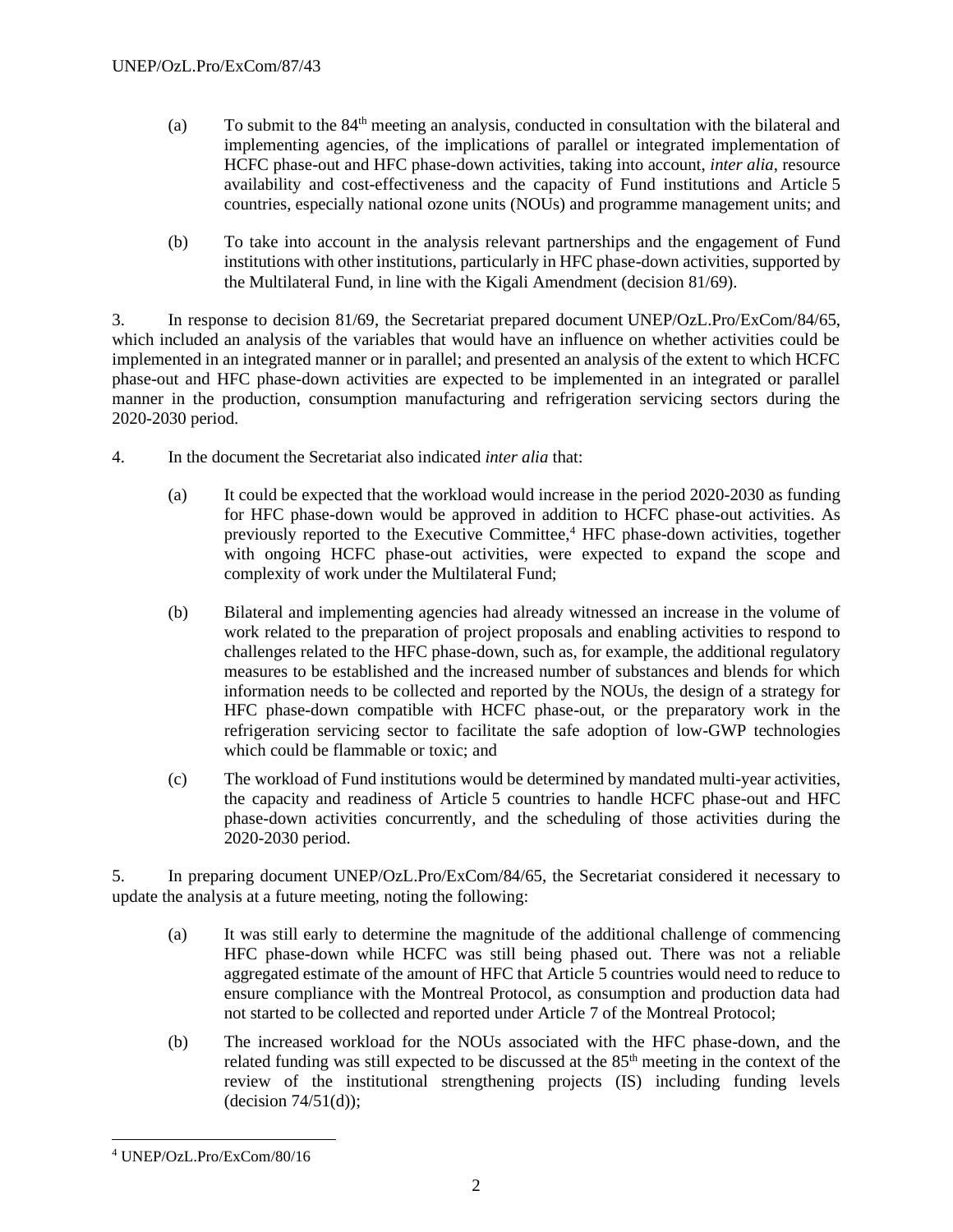- (c) The funding associated with the HFC phase-down would depend on a number of policy decisions by the Parties to the Montreal Protocol and the Executive Committee, including those resulting from the discussions on IS projects, as well as the modalities and levels of funding for the refrigeration servicing sector and the cost-effectiveness thresholds for the manufacturing sectors in the context of the cost guidelines for HFC phase-down, also expected to be discussed at the 85<sup>th</sup> meeting;
- (d) Potential engagement with other institutions to address matters related to energy efficiency, particularly in the manufacturing sector, would require guidance from the Executive Committee; and
- (e) Potential funding increases for the Fund Secretariat, the Treasurer, the core units of UNDP, UNIDO and the World Bank, and UNEP CAP could only be assessed once the actual workload during the 2020-2030 period was better known.

6. Accordingly, at the  $84<sup>th</sup>$  meeting, the Executive Committee considered the document prepared by the Secretariat and decided to request the Secretariat to prepare an update of the analysis for the 87<sup>th</sup> meeting; and to take into account the opportunities for integrated implementation of the phase-out of HCFC and phase-down of HFCs in the refrigeration servicing sector when developing the document on an analysis of the level and modalities of funding for the HFC phase-down in the refrigeration servicing sector requested by decision 83/65 (decision 84/86(b)(ii)).

7. At the same meeting, in discussing requests for preparatory funding for HFC phase-down plans and demonstration pilot projects, included in the work programme amendments of one implementing agency, the Executive Committee requested the Secretariat to prepare for the 85th meeting, in addition to the draft guideline for the preparation of HFC phase-down plans, a document discussing potential strategies, policy measures and commitments, as well as projects and activities that could be integrated within stage I of HFC phase-down plans for Article 5 countries to ensure limits on growth and reductions in HFC consumption that were sustained over time, taking into account the parallel or integrated implementation of HCFC phase-out and HFC phase-down activities, where appropriate (decision 84/54(b)).

## **Status of the analysis**

8. In response to decisions 84/54(b) and 84/86(b)(ii), the Secretariat presented an analysis of the implications of parallel or integrated implementation of HCFC phase-out and HFC phase-down activities in the following documents submitted to the  $86<sup>th</sup>$  meeting and resubmitted to the  $87<sup>th</sup>$  meeting, as their consideration was deferred in light of the COVID-19 pandemic:

- (a) Document UNEP/OzL.Pro/ExCom/87/45 on Potential strategies, policy measures and commitments, as well as projects and activities that could be integrated within stage I of HFC phase-down plans for Article 5 countries (decision 84/54(b)), and
- (b) Document UNEP/OzL.Pro/ExCom/87/47 on the Analysis of the level and modalities of funding for HFC phase-down in the refrigeration servicing sector (decisions 83/65(b) and  $84/86(b)(ii)$ ).

9. The detailed analysis included in the two above-mentioned documents addresses the operational aspects of parallel or integrated implementation of HCFC phase-out activities and HFC phase-down activities for Article 5 countries. However, those documents have not included an analysis related to the capacity of the Fund institutions and Article 5 countries, specifically the NOUs.

10. Since the consideration of the matter at the 84<sup>th</sup> meeting, the Secretariat has continued to observe a gradual increase in the workload associated with the preparatory activities for HFC phase-down being implemented concurrently with ongoing HCFC phase-out activities. As of 16 June 2021, 83 Article 5 countries have ratified the Kigali Amendment, more than 90 of them have reported HFC consumption for